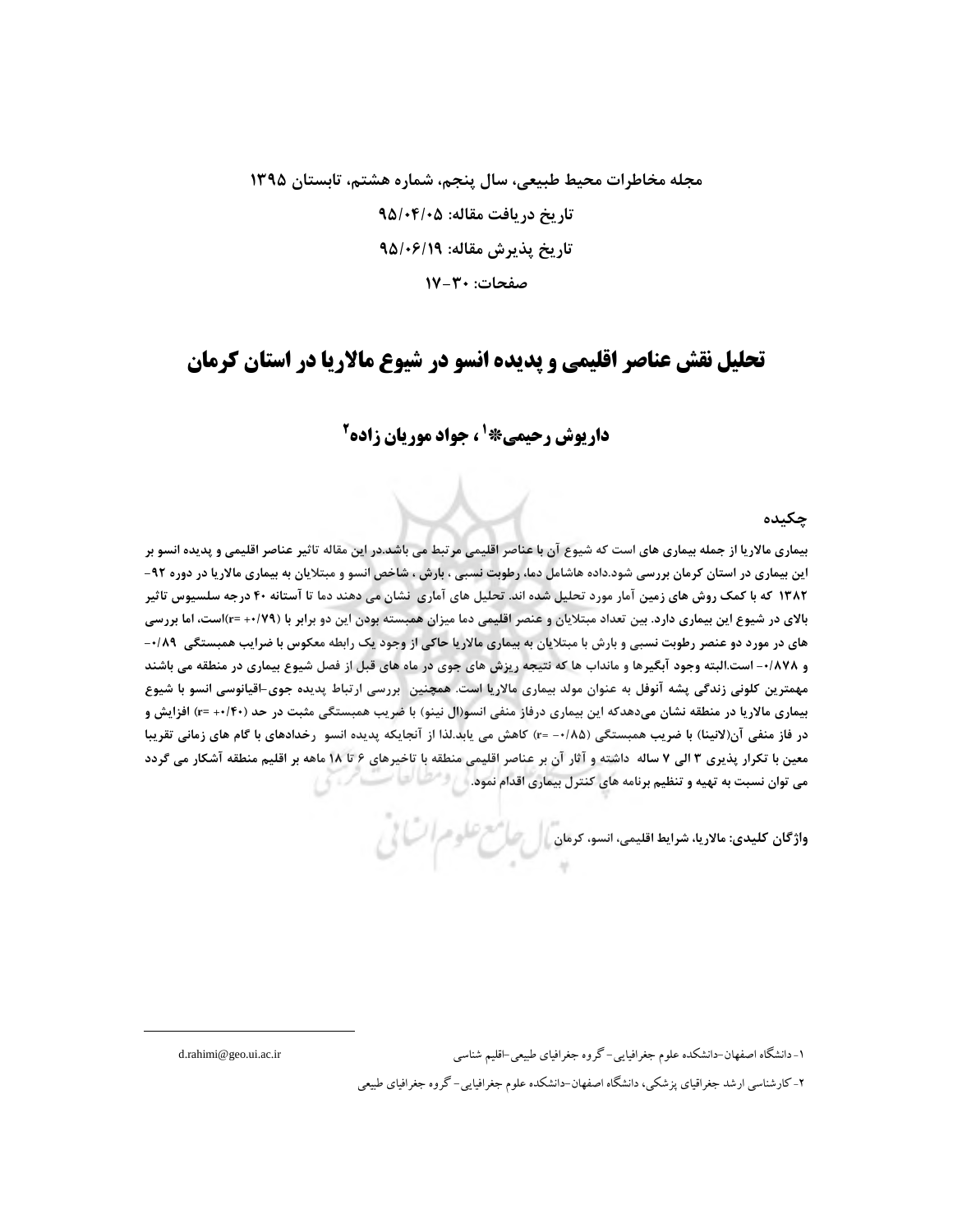#### مقدمه

١٨

اقلیم به عنوان یک پارامتر موثر در ساخنار اکولوژی نقش موثری در کنترل و شیوع بیماری ها ناشی از عوامل بیولوژی دارد.چرخه زیست پشه آنوفل به عنوان ناقل بیماری مالاریا تحت کنترل عناصر اقلیمی می باشد. بیماری مالاریا توسط تک یاختهای از جنس پلاسمودیوم ایجاد میشود. بیماریمالاریا در نواحی استوایی و جنب حاره ای کره زمین یافت می شود و شیوع آن در بیش از ۱۰۰ کشور جهان گزارش گردیده است، بیش از ۴۰ درصد مردم دنیا در معرض ابتلا به این بیماری قرار دارند. سازمان بهداشت جهانی تخمین زده که سالانه ۳۰۰ تا ۵۰۰ میلیون مورد شیوع مالاریا روی می،دهد و ۱/۵ تا ۲/۷ میلیون نفر در اثر مالاریا جان خود را از دست می،دهند(احمدیان مرج و همکاران،  $(151)$ 

بوما<sup>\</sup> و وان در کی ۱۹۹۴)، کیلیان ّ و همکاران(۱۹۸۹)، لیندبلید <sup>۴</sup>و همکاران(۱۹۹۹)، ریچارد <sup>۵</sup>و همکاران (۲۰۰۰)، شومان ۲۰۰۱)، ال-اسر(۲۰۰۶)، سیکاتو و همکاران(۲۰۰۷)، دیودا و همکاران(۲۰۰۱) ماباسو <sup>۵</sup>و همکاران(۲۰۰۷)،ژانگ <sup>۹</sup>وهمکاران(۲۰۱۰)،باسور کو<sup>۱۰</sup>وهمکاران(۲۰۱۱)،سرینیواسولو<sup>۱۱</sup>و همکاران(۲۰۱۳)، دلناسو يوهالو<sup>۱۲</sup> و همکاران(۲۰۱۳)، در پنجاب و سريلانکا، اوگاندا، نواحي مرتفع اوگاندا، آفريقاي جنوبي، کلمبيا، سريلانکا، جیزان عربستان، اریتره،هندوستان، جینیان چین، گویان فرانسه، ماهابوبناگار هندوستان و اتیویی، به بررسی تاثیر شاخص انسو و برخی پارامترهای اقلیمی در گسترش بیماری مالاریا پرداختند و نتیجه گرفتند که با افزایش دما، بارش و رطوبت این بیماری شیوع پیدا می کند. همچنین در فاز منفی شاخص انسو(النینو) این بیماری از نظرتعداد مبتلایان و گسترش آن شیوع بیشتری نسبت به فاز مثبت انسو(لانینا) دارد.

احمدیان مرج(۱۳۸۶) و (۱۳۸۷) با استفاده از تصاویر ماهواره ای به ارائه الگوریتم مناسب جهت تعیین مناطق با پتانسیل شیوع مالاریا پرداخت، این تحقیق نشان داد که شرایط آب و هوایی به صورت مستقیم بر روی میزان رشد و توسعه پشه آنوفل و انگل و در نهایت شیوع بیماری مالاریا موثر است. ایست

سلیمانیفرد و همکاران(۱۳۹۰)، با بررسی وضعیت بیماری مالاریا در اصفهان در سالهای ۸۸- ۸۴ نتیجه گرفتندکه با توجه به شرایط آب و هوایی و مهاجرتهای کنترل نشده امکان شیوع مالاریا و بروز اپیدمی آن وجود دارد. ولی پور

1- Boma

8-Mahaso

<sup>2-</sup> Van Derki

<sup>3-</sup> Kilian

<sup>4-</sup>Lindblade

<sup>5-</sup> Richard

<sup>6-</sup>Shoman

<sup>7-</sup> Sykatv

<sup>9-</sup> Zhanke

<sup>10-</sup> Basor kov 11- Srinivasulu

<sup>12-</sup> Delenasaw Yewhalaw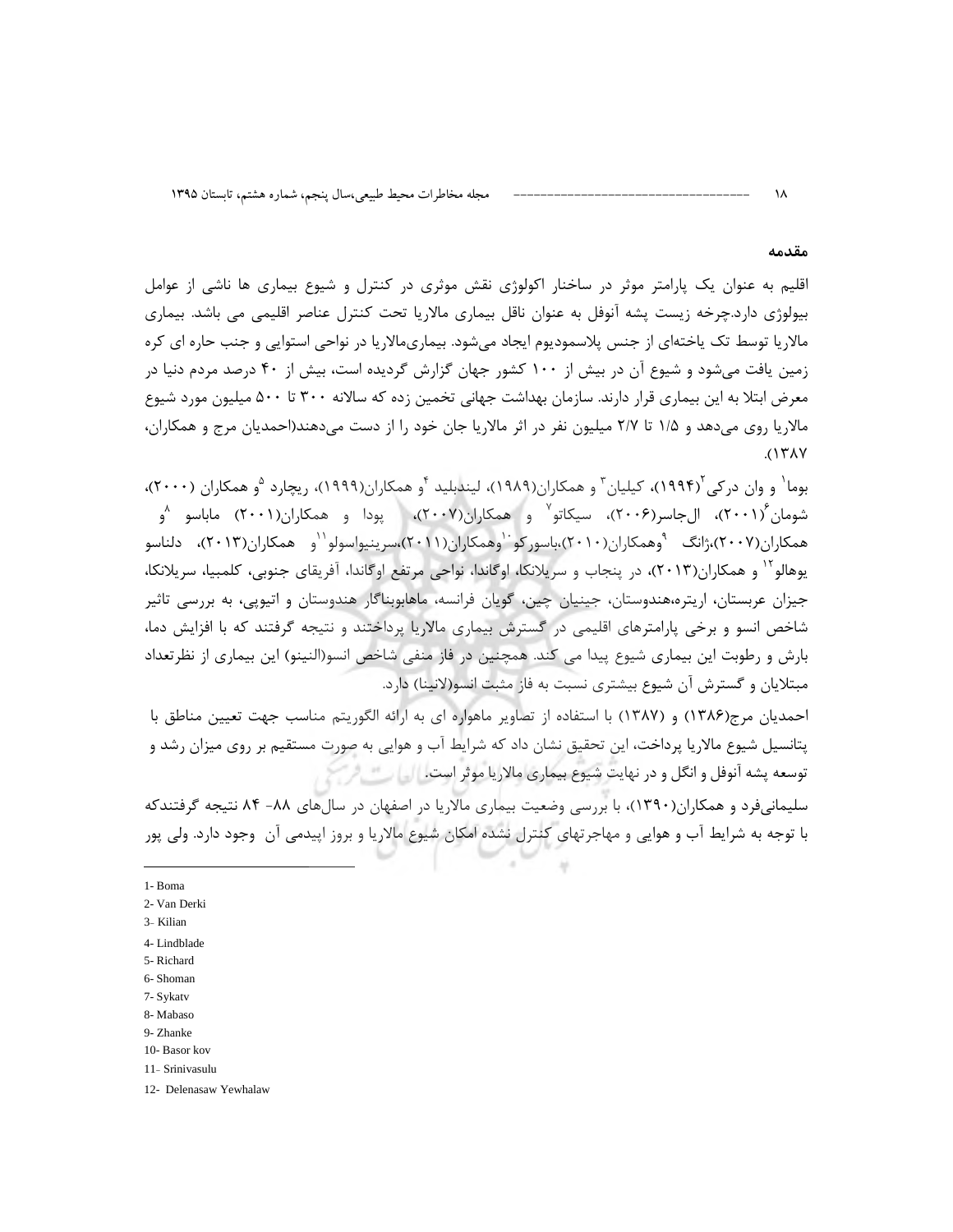و همکاران(۱۳۹۰)، در مدلسازی بیماری مالاریا در استان هرمزگان به این نتیجه رسیدند که شرایط محیطی و بالاخص دما و رطوبت تاثیر زیادی بر زندگی پشه آنوفل و در نتیجه شیوع بیماری مالاریا دارند.مظفری و همکاران(۱۳۹۰)، در تحلیل بیوکلیمایی شیوع مالاریا در چابهار تاثیر دما، رطوبت، بارش و شاخص های پیوند از دور بر بروز بیماری مالاریا ۖ را بررسی و نتیجه گرفتند با افزایش دما در فاز مثبت انسو امکان بروز بیماری افزایش پیدا می کند. حلیمی و همکاران(۱۳۹۱)، به بررسی شرایط اقلیمی و شیوع بیماری مالاریا در استان های مختلف پرداختند. نتایج حاصل از پهنه بندی ریسک اقلیمی مالاریا در ایران نشان میدهد که نواحی جنوبی دارای بالاترین و شمال غرب ایران پایین ترین پتانسیل اقلیمی شیوع مالاریا را دارند. طاوسی و همکاران(۱۳۹۲)، تاثیر سامانه موسمی ها در تشدید بیماری مالاریا در چابهار را بررسی و نتیجه گرفتند که بین میزان رطوبت سالیانه و آمار سالانه مبتلایان به بیماری مالاریا رابطه معناداری وجود دارد.این مطالعات نشان هیدهد که دما و رطوبت نقش مهمی در مراحل مختلف رشد و تکثیر پشه آنوفل دارد. به گونه ای که با افزایش دما تعداد دفعات خونخواری پشه آنوفل بیشتر و فاصله زمانی دفعات تخم ریزی کاهش، تعداد تخم ها را افزایش می دهد و همچنین در دماهای بالای ۴۰° و کاهش رطوبت نسبی از فعالیت پشه و انگل آن کاسته می شود(یامیا،۱۹۶۹) و مارتین و همکاران(۱۹۹۵). البته علاوه بر شرایط اقلیمی، عوامل دیگری نظیر محل سکونت افراد، سبک زندگی فردی و اجتماعی، وضعیت اقتـصادی و فرهنگی منطقه، تعداد مهـاجرين ورودي منطقـه و كميـت و كيفيت اجراي برنامه هاي كنترل مالاريا در شيوع و گسترش آن موثر است.

براساس مطالعات شناخت بیماری های اپیدمیک، جنوب و شرق استان کرمان در منطقه سوم اپیدمیولوییک مالاریا در کشور قرار دارد (صائبی، ۱۳۸۴). بنابراین با توجه به استقرار این منطقه در طبقه با خطر بالای بیماری مالاریا تاثیر عوامل اقلیمی و پدیده انسو در ایجاد اپیدمی این بیماری مورد بررسی قرار می گیرد.

کاہ علوم السانی ومطالعات فرسی

منطقه مورد مطالعه

جنوب استان كرمان از نظر تقسيمات كشورى شامل ٧ شهرستان:جيرفت، عنبرآباد، اسلام آباد، كهنوج، فارياب، قلعه-گنج و منوجان با مساحت ۳۸۸۰/۸ کیلومترمربع،می باشد(شکل شماره) ۱(دفتر آمار و اطلاعات استان کرمان، ۱۳۹۰).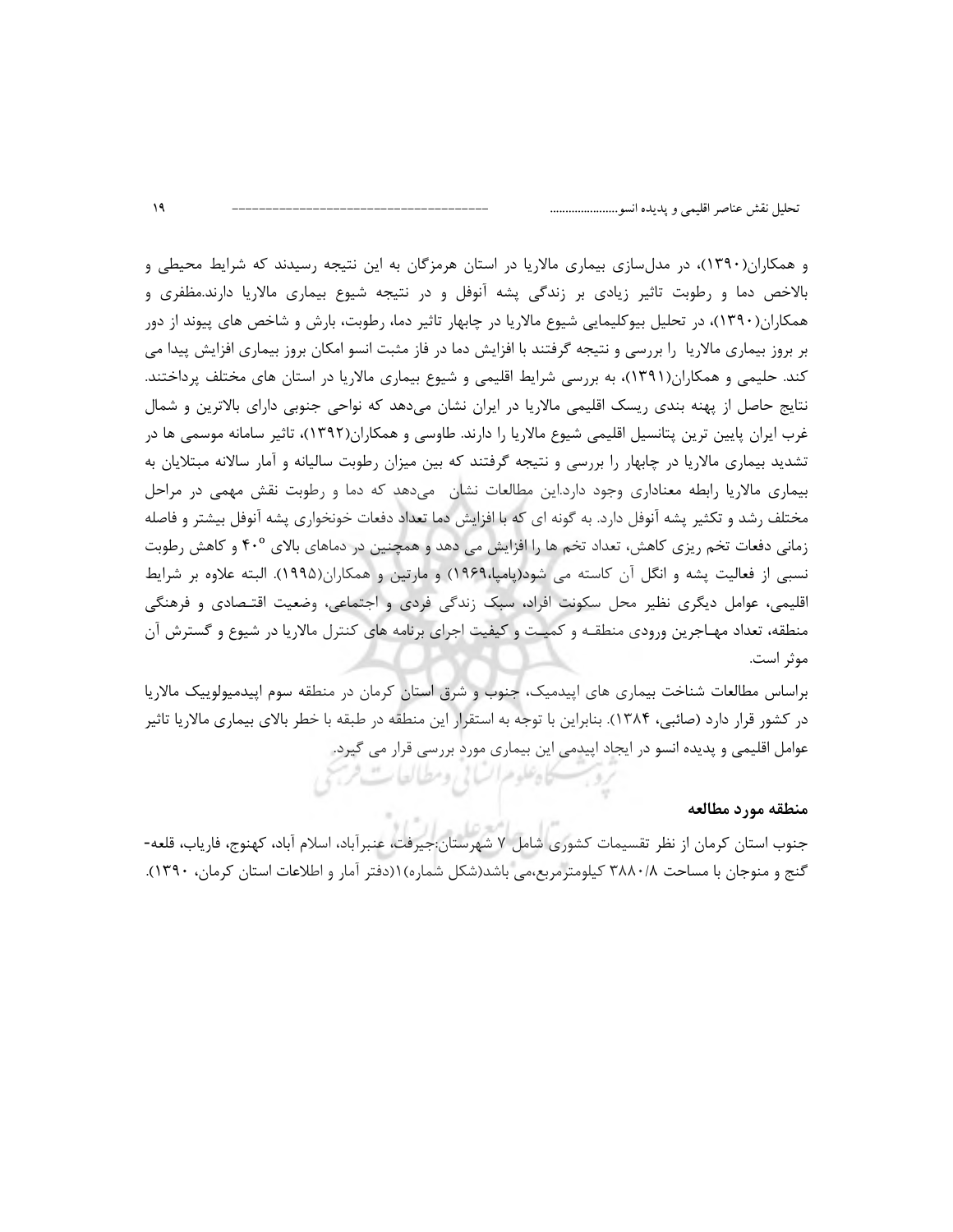

شكل ١: موقعيت جغرافيايي منطقه مورد مطالعه

### داده ها و روشها

داده ها: این داده ها شامل تعداد مبتلایان به بیماری مالاریا، عناصر اقلیمی و داده های انسو می باشد. داده های تعداد مبتلایان به بیماری مالاریا به صورت ناحیه ای و به تفکیک تاریخ مراجعه توسط معاونت بهداشتی دانشگاه علوم پزشکی دانشگاه جیرفت در دوره آماری ۱۳۹۲-۱۳۸۲ ثبت گردیده استفاده گردید. داده های هواشناسی میانگین دما، بارش و رطوبت نسبی ماهانه در دوره آماری ۱۳۹۲-۱۳۶۴ سازمان هواشناسی کشور در سه ایستگاه جیرفت، کهنوج(استان کرمان) و میناب(استان هرمزگان)(جدول شماره۱) و داده های استاندارد شده انسو می باشند که از تارنمای NCAR وابسته به NASA در دوره آماری ۲۰۱۳-۲۰۰۳ تهیه گردیده است.

| بحدون ، . مستحققات ایشتخانا با تاریخ است سے ،. |           |                    |                           |                                                                |  |  |
|------------------------------------------------|-----------|--------------------|---------------------------|----------------------------------------------------------------|--|--|
| نام ایستگاه                                    | سال تاسیس | ارتفاع از سطح دریا | طول                       | عرض                                                            |  |  |
| كهنوج                                          | 1391      | ۴۶۹                | <b>AY FA"</b>             | $\mathsf{Y}\,\mathsf{Y}\,\mathsf{\Delta}\mathsf{Y}\mathsf{''}$ |  |  |
| جيرفت                                          | ۱۳۶۸      | ۶۰۱                | ۵۷ ۴۲"                    | $\gamma \wedge \gamma \gamma''$                                |  |  |
| ميناب                                          | ۱۳۶۴      | ٣.                 | $\Delta V \cdot \Delta''$ | $\gamma \gamma \cdot \gamma$ "                                 |  |  |

حدول (: مشخصات ايستگاه های هواشناسه

يحاه علوم السائي ومطالعات فريج

(منبع:اداره کل هواشناسی استان کرمان)

## روش تحقيق

در این مطالعه هدف ارزیابی اثرات عناصر اقلیمی و شاخص انسو برشیوع بیماری مالاریا در جنوب استان کرمان، است. به منظور ارزیابی اثرات اقلیم و شاخص انسو بر شیوع بیماری مالاریا از تکنیک آماری تحلیل روابط چند متغیره استفاده شده است.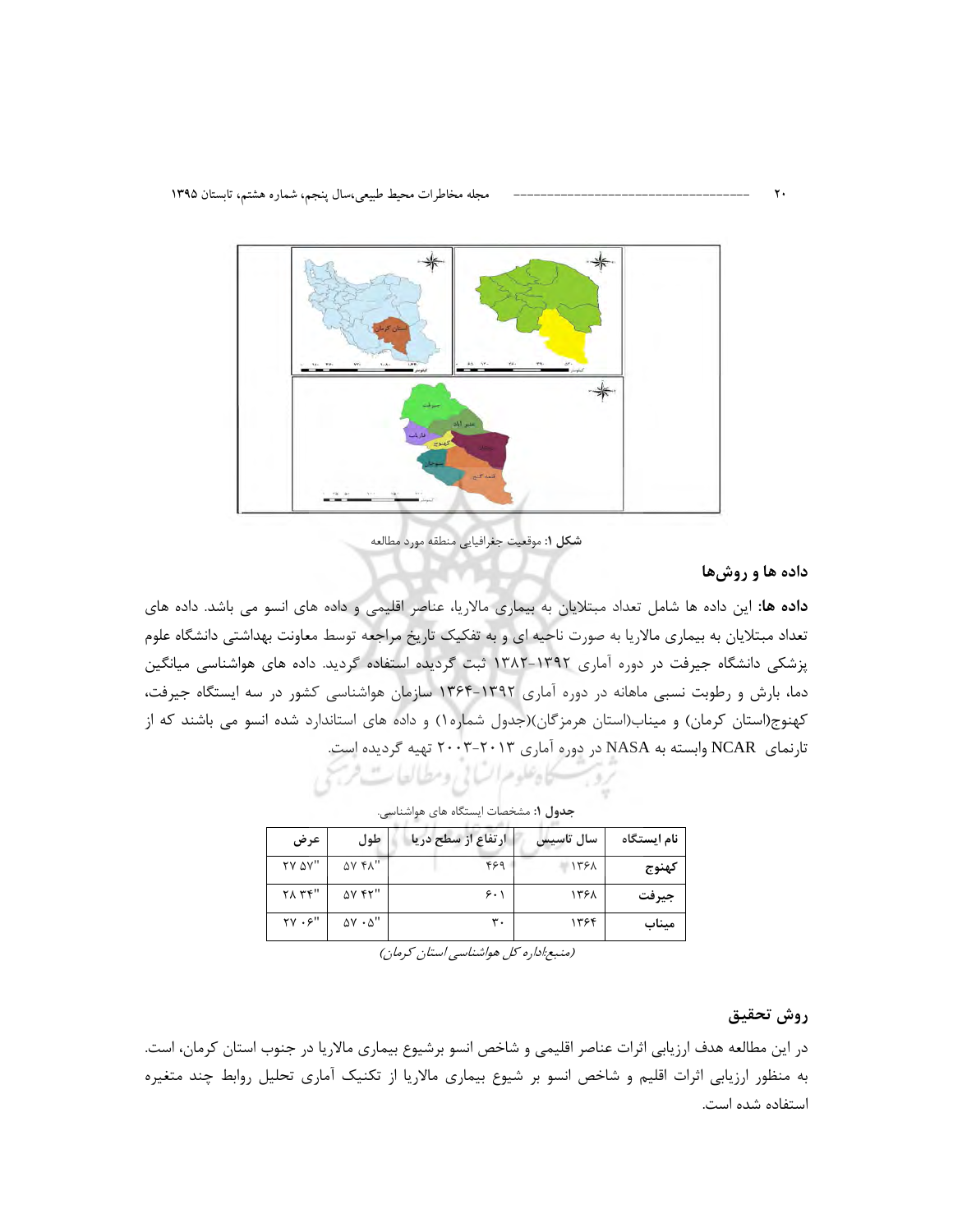### شاخص انسو

واژه انسو از تركيب دو واژه نوسان جنوبي (Southern Oscillation) و ال نينو گرفته شده، كه ال نينو مؤلفه اقيانوسي و نوسان جنوبي مؤلفه اتمسفري اين پديده مي باشد.اين پديده در نتيجه گرمايش و سرمايش دورەي سطح اقيانوس در مرکز و شرق اقیانوس آرام بین ساحل پرو(تائیتی) و سواحل استرالیا(داروین) رخ می دهد(خسروی،۱۳۸۱) و دارای دو فاز مثبت (لانینو) و منفی (ال نینو) است(شکل شماره۲). در لانینا دما آب پایین تر از متوسط(حاکمیت جریان سرد) و در فازال نینو دما بالاتر از سطح متوسط(جریان گرم)حاکم می باشد. بررسی های پالئو کلیماتولوژی نشان می دهد که انسو به عنوان یک شاخص پیوند از نظر یک پدیده است که از نظر فراوانی،زمان رخداد و شدت عمل دارای روند چرخه ای بین دوفاز لانینا،ال نینو و شرایط نرمال میباشد(کلادیزودیاز،۱۹۸۹) که در نیم سده اخیر این پدیده با فراوانی و شدت بیشتری رخ می دهد که با توجه به پدیده گرمایش جهانی انتظار افزایش این شرایط وجود دارد(IPCC،۲۰۰۰). براساس مطالعات انجام گرفته فاز گرم آن دارای دوره برگشت های ۲ تا ۷ ساله با شدت های ضعیف،متوسط و شدید می باشد که مدت تداوم آنها بین ۱۲ تا ۱۸ ماه می باشد. تاثیرات پدیده انسو بر تغییرات بارش،شدت بارندگی، رخداد سیلاب ها، افزایش دما و رخداد امواج گرمایی و شیوع بیماری های منطقه حاره اثبات شده است.



شکل ۲: شاخص استاندارد شده ماهانه انسو طی دوره آماری (۲۰۱۳–۲۰۰۳)

با توجه به عوامل سازنده کلان اقلیم منطقه و نقش پیوند از دور انسو بر روی عناصر ذکر شده سالهای ۱۳۸۳در فاز منفی انسو(النینو) و ۱۳۸۹درفاز مثبت انسو(لانینو) مورد بررسی قرار می گیرند.این شاخص بر اساس روابط شماره ۱و ۲و۳و ۴ محاسبه گردیده است. به تجربه ثابت شده است که با منفی شدن مقادیر SOI ، با پدیده ال نینو و با مثبت شدن أن پديده لانينو حاكميت پيدا ميكند.

 $(ST - SD)$ **ACTSLP-MEANSLP ACDSLP-MEANSLP**  $SOL = MSD$  $(2)$  st Tahiti= STOTahiti  $(3)$  st Darwin = **STOD**arwini

 $\Upsilon$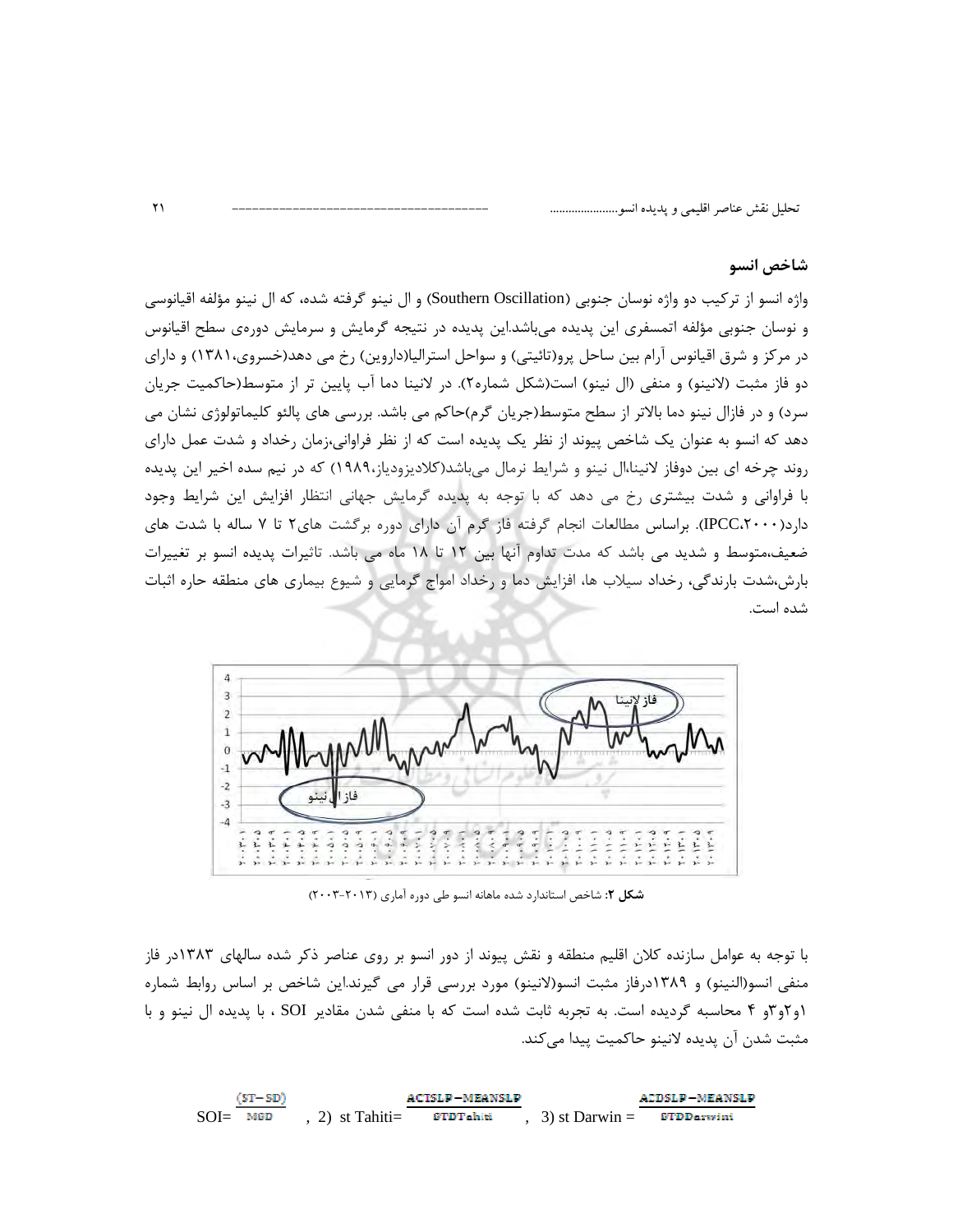كه: SOI: مقدار استاندار شده انسو ، ST: مقدار استاندر شده فشار در تاهيتي ، SD: فشار استاندار داروين ، MSD: انحراف معيار ماهانه. همچنين جهت تبيين اين موضوع از روش هاي آماري استنباطي همبستگي استفاده گرديد.به منظور محاسبه ضريب همبستگي بين پديدهها از معادله پيرسون استفاده گرديد(رابطه شماره۵).

$$
r = \frac{\sum_{i=1}^{n} (x_i - \overline{x})(y_i - \overline{y})}{\sqrt{\sum_{i=1}^{n} (x_i - \overline{x})^2 \sum_{i=1}^{n} (y_i - \overline{y})^2}}
$$

#### نتايج و بحث

مالاریا یکی از بیماری های بومی و آندمیک ایران و جنوب کرمان محسوب میشوند. پهنه بندی ایران از نظر خطر شیوه بیماری مالاریا نشان می دهد که جنوب و جنوب شرق استان های کرمان و هرمزگان و بخش های مرکزی و جنوبی استان سیستان و بلوچستان در مناطق با خطر بالا قرار دارند(شکل شماره۳).



شکل ۰. پهنه بندي ايران براساس ريسک ابتلا به بيماري مالاريا*(سازمان جهاني بهداشت، ۲۰۰۹*)

## پراکندگی مکانی بیماری مالاریا در جنوب استان کرمان

بیشترین تعداد مبتلایان به بیماری مالاریا در شهرستان قلعه گنج با ۲۰۶۸ نفر مبتلا میباشد. و شهرستانهای کهنوج و جیرفت به ترتیب با ۱۷۱۷ و ۸۱۵ نفر مبتلا در رتبههای بعدی قرار دارند. و کمترین تعداد مبتلایان به ترتیب مربوط به شهرستانهای فاریاب با ۳۳۷ نفر مبتلا و عنبرآباد با ۳۴۰ نفر مبتلا میباشد(جدول شماره۲)و (شکل شماره۴).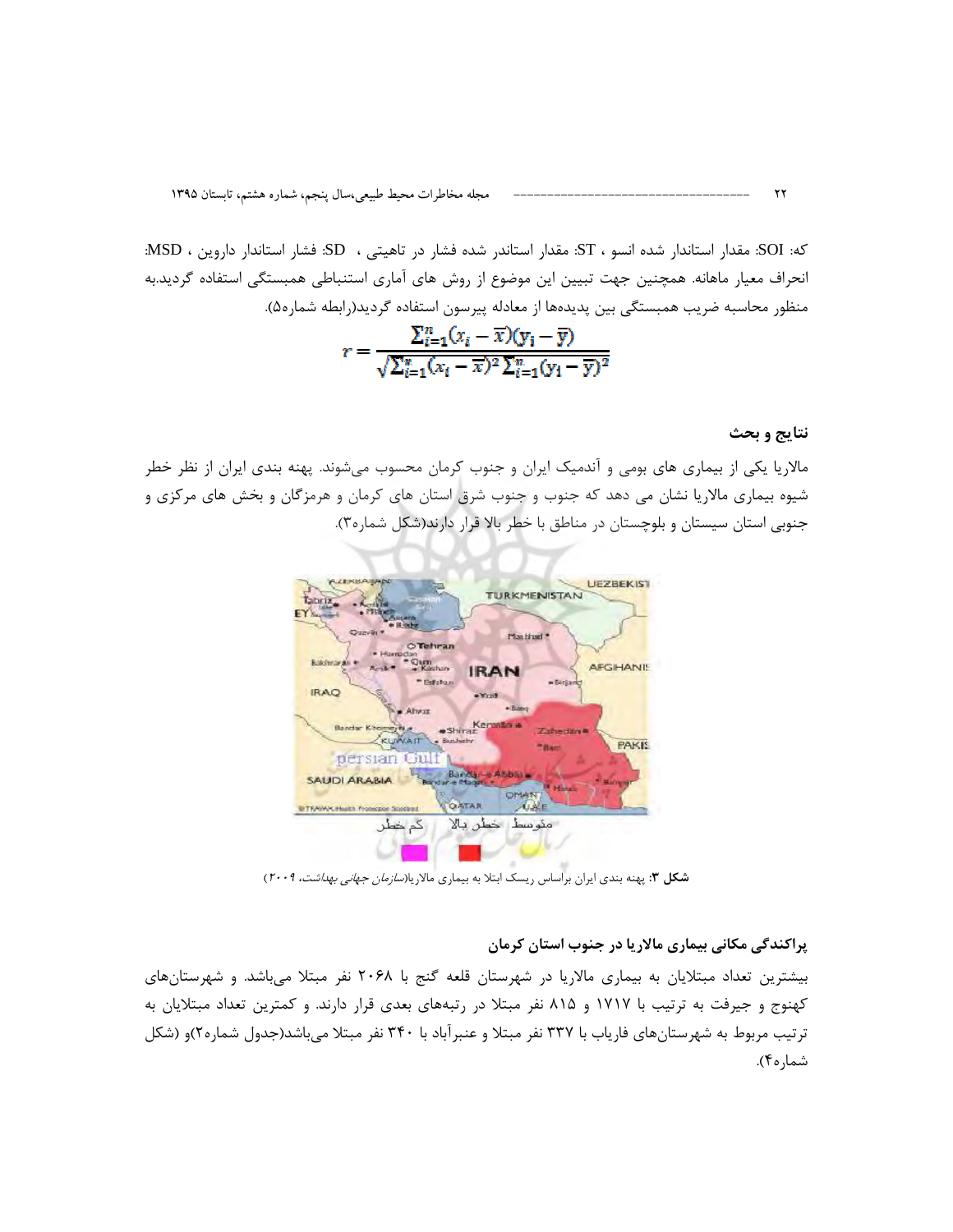|                      | جيرفت                   | عنبر آباد | كهنوج | قلعه گنج | منوجان | رودبار                  | فارياب       |
|----------------------|-------------------------|-----------|-------|----------|--------|-------------------------|--------------|
| جمعيت                | <b>TYYYFA</b>           | 80947     | 1879. | 78378    | 84978  | ۱۰۴۴۲۱                  | <b>٣۴۴١٧</b> |
| تعداد مبتلايان       | ۸۱۵                     | ۳۴.       | 1Y1Y  | ۲۰۶۸     | ۴۸۸    | <b>٣٨٧</b>              | rrv          |
| مبتلایان در هزار نفر | $\mathsf{Y}/\mathsf{q}$ | ۳٬۹       | ۱۹/۸  | ٢٧       | ۷۱۵    | $\mathsf{r}/\mathsf{v}$ | 9/1          |

جدول ٢: تعداد جمعيت و ميزان بيماري در جنوب استان كرمان(٩٢-١٣٨٢)



شکل۴: نقشه پراکندگی تعداد مبتلایان بیماری مالاریا در جنوب استان کرمان به تفکیک شهرستان

شهرستانهای قلعه گنج، کهنوج و جیرفت از لحاظ تعداد مبتلایان بیماری مالاریا وضعیت بدتری نسبت به شهرستانهای دیگر دارند، نتایج نشان میدهد که شهرستان قلعه گنج با ۲۷ نفر در هر هزار نفر نامطلوبترین وضعیت را در در بین شهرستانهای جنوب استان کرمان دارد. و شهرستان کهنوج نیز با ۱۹/۸ نفر مبتلا در هر هزار نفر در رتبه دوم قرار دارد و فاریاب، منوجان، عنبرآباد، رودبار و جیرفت به ترتیب در رتبههای بعدی قرار دارند. در بین شهرستانهای جنوب استان کرمان شهرستان جیرفت با ۲/۹ نفر مبتلا در هزار نفر مطلوبترین وضعیت را دارد. براساس پایگاه داده های دانشگاه علوم پزشکی جیرفت در طی دوره ۱۱ساله ، بیشترین موارد بروز بیماری در سال ۱۳۸۲، ۲۴۸۱ نفر و کمترین میزان بروز بیماری مربوط به سال۱۳۹۲ با ۳ بیمار می باشد. روند بیماری به گونهای بوده که بعد از سال ۱۳۸۴ روند کاهشی شدیدی را نشان می دهد(شکل شماره ۴). در فاز زمانی ماهانه نیز بیشترین میزان میانگین مبتلایان با ۱۶۷ بیماری ٍ در مهر ماه و کمترین میزان بروز آن ۶ نفر در دی ماه میباشد. بروز بیماری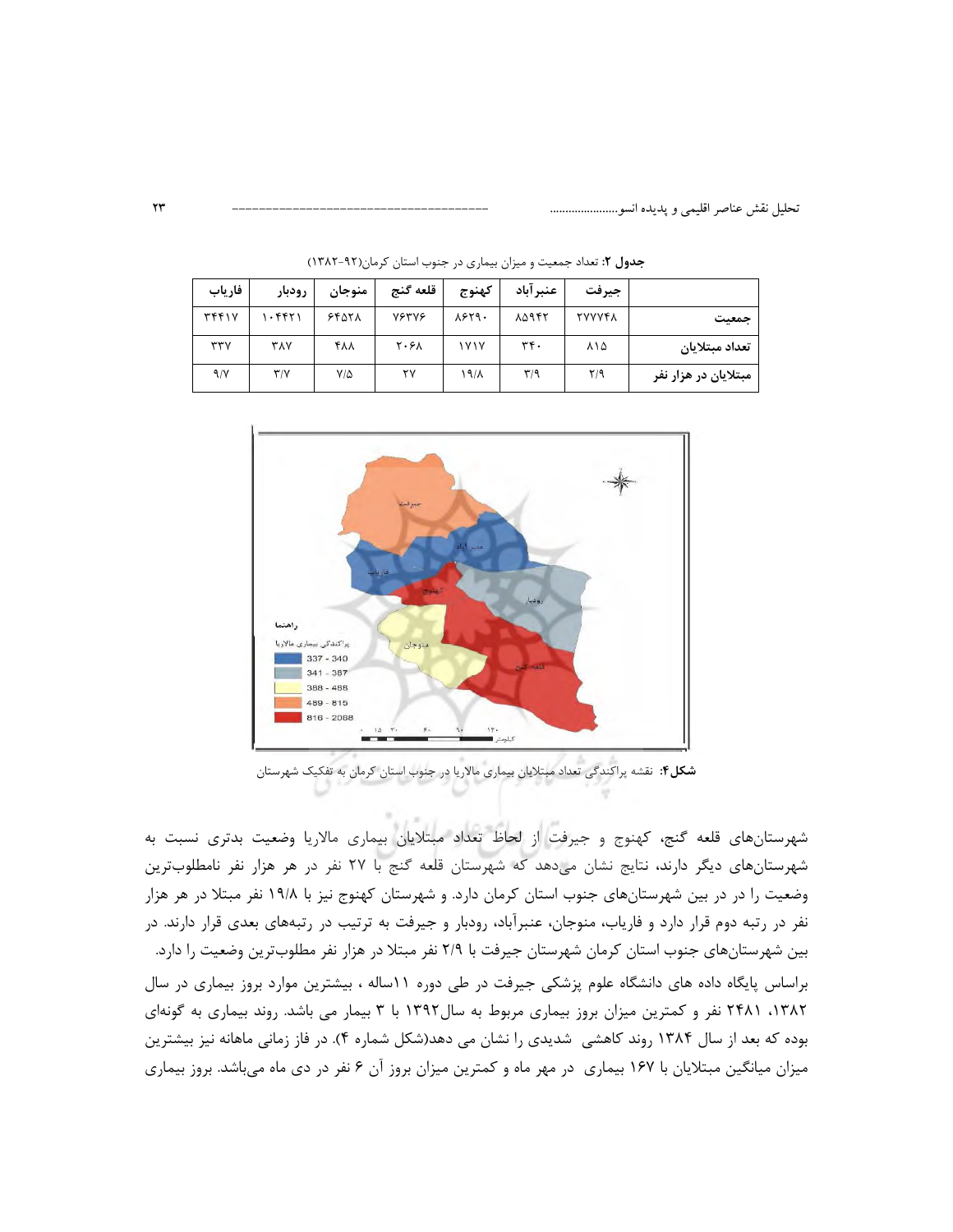در سال دارای دو نقطه اوج میباشد که دوره اول در ماههای اردیبهشت و خرداد است و دوره دوم آن مربوط به ماههای مهر و آبان میباشد(شکل شماره۵).



نمودار ۵: تعداد ماهانه مبتلايان مالاريا منطقه

## نقش دما، رطوبت، بارش بر شیوع مالاریا

تاثیر دما، رطوبت و بارش در منطقه جنوب کرمان بر روی شیوع بیماری مالاریا در سطح اطمینان ۹۵٪ مورد بررسی قرار گرفت(جدول شماره۲). ماتریس همبستگی نشان می دهد که دما تاثیر مستقیمی بر شیوع بیماری مالاریا( =r 0.76)دارد. همسازی بین مبتلایان و دمای متوسط ماهانه نشان می دهد که با شروع سیر صعودی دما در فروردین تعداد مبتلایان افزایش می یابد که این روند تا تیرماه تدوام دارد. اما با شروع مرداد ماه که روزهای با دمای بیشتر از ۴۰ درجه سانتیگراد در منطقه ثبت می شود و میزان رطوبت نسبی نیز کاهش می یابد بدلیل تاثیری که در مراحل بیولوژیک تخم گذاری ناقل بیماری ایجاد می نماید تعداد مبتلایان کاهش نشان می دهد(شکل شماره۴). با تعدیل دما و افزایش رطوبت نسبی در مهر و آبان ماه دوباره تعداد مبتلایان افزایش یافته و با آغاز سیر نزولی دما در آذر ماه تعداد مبتلایان کاهش پیدا می کند. در واقع رابطه معکوس این دو متغیر با دما موجبات محدودیت رشد و شرایط بیولوژی این بیماری درفصل زمستان را محدود می سازند.شکل شماره ۶ رابطه عناصر اقلیمی با تعداد مبتلایان مالاریا در جنوب کرمان را به صورت ماتریسی نمایش می دهد.

جدول ۲: ماتریس همبستگی عناصر اقلیمی با مبتلایان مالاریا در جنوب کرمان

| بارش                          | رطوبت نسبى         | دما           | مبتلايان |          |
|-------------------------------|--------------------|---------------|----------|----------|
| $-\cdot/\lambda\gamma\lambda$ | $-\cdot/\lambda$ 9 | $+ \cdot 119$ |          | مبتلايان |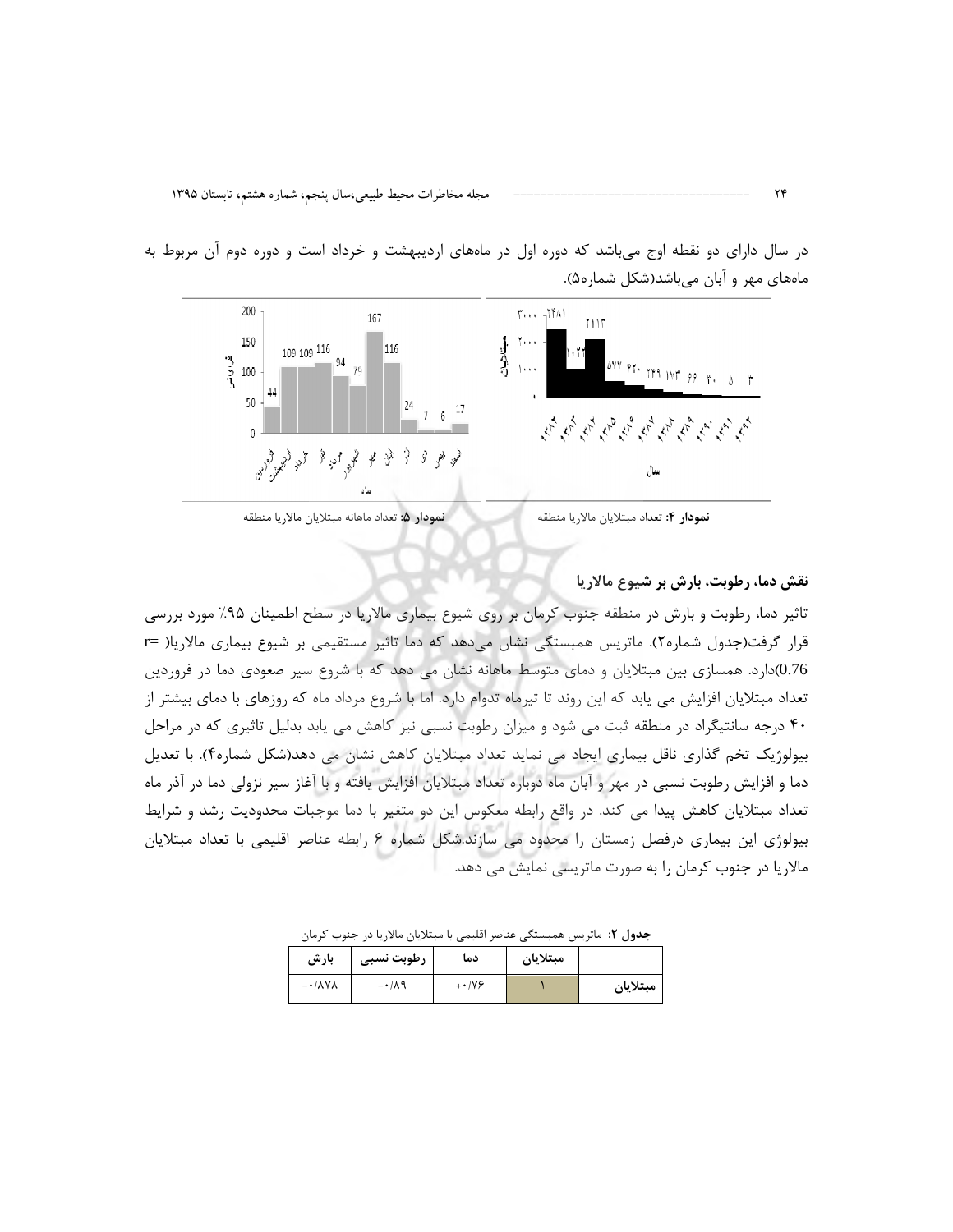

شکل ۶: ماتریس همبستگی متغیرهای اقلیمی با تعداد مبتلایان به مالاریا در جنوب کرمان

تاثير فاز منفي انسو(النينو) بر شيوع مالاريا |

ال نینو مقادیر منفی شاخصSOI است، در این فاز میزان فشار در ایستگاه تاهیتی مقادیر کمتر از حد نرمال و ایستگاه داروین مقادیر بیشتر از حد نرمال را نشان میدهد. سال ۱۳۸۳(۲۰۰۴) شاخص SOI منفی بوده و بنابراین فاز ال نینو رخداده است. طبق نتایج استخراجی (جدول شماره۳)در فاز ال نینو با ضریب همسبتگی ۰/۴۰ تعداد مبتلایان در جنوب استان کرمان افزایش یافته و این مساله ناشی از تاثیر این فاز بر افزایش دما و کاهش بارش و رطوبت نسبی می باشد(شکل شماره۷).

ج**دول ۳:** ماتریس همبستگی ال نینو، مبتلایان مالاریا <mark>و متغیرهای اقلیمی در جنوب کرمان</mark>

| مالاريا | رطوبت  | بارش   | دما          |         |
|---------|--------|--------|--------------|---------|
| .19.    | $-177$ | $-119$ | $.77\lambda$ | ال نينو |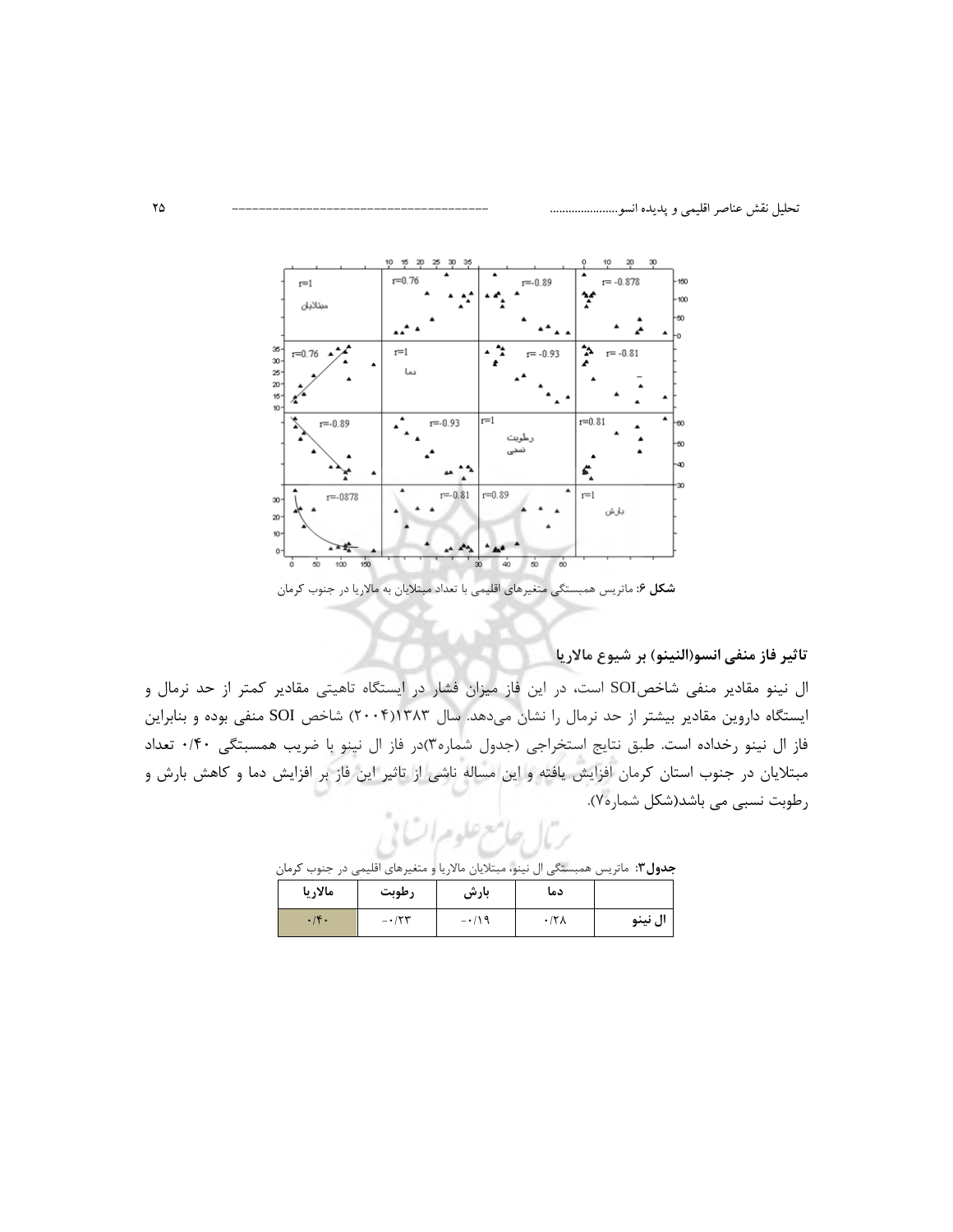

شکل ۷: ماتریس همبستگی ال نینو، متغیرهای اقلیمی و مالاریا در جنوب کرمان

تاثير فاز مثبت انسو(لانينا) بر شيوع مالاريا

لانینا یا فاز مثبت انسو که طی آن فشار در ایستگاه تاهیتی مقادیر بیشتر و ایستگاه داروین مقادیر کمتر از حد نرمال را نشان میدهد. بر این اساس سال ۱۳۸۹ (۲۰۱۰) شاخص SOI مثبت بوده و یک فاز لانینا رخ داده است. طبق نتايج استخراجي(جدول شماره۴) رابطه معنى داري در سطح اطمينان ۰/۹۵ با ضريب همبستگي ۰/۸۵- وجود دارد که نشان دهنده رابطه ای قوی و معنی دار بین تعداد مبتلایان و شاخص مثبت SOI است (شکل شماره۸).

جدول ۴: ماتریس تاثیر لانینا بر مالاریا و متغیرهای اقلیمی در جنوب کرمان

ربال جامع علوم السالا

| مالاريا             | رطوبت | بارش | دما          |        |
|---------------------|-------|------|--------------|--------|
| $-1/\lambda \Delta$ | ۱۴۶   | ۴٠   | $- \cdot 19$ | لانينا |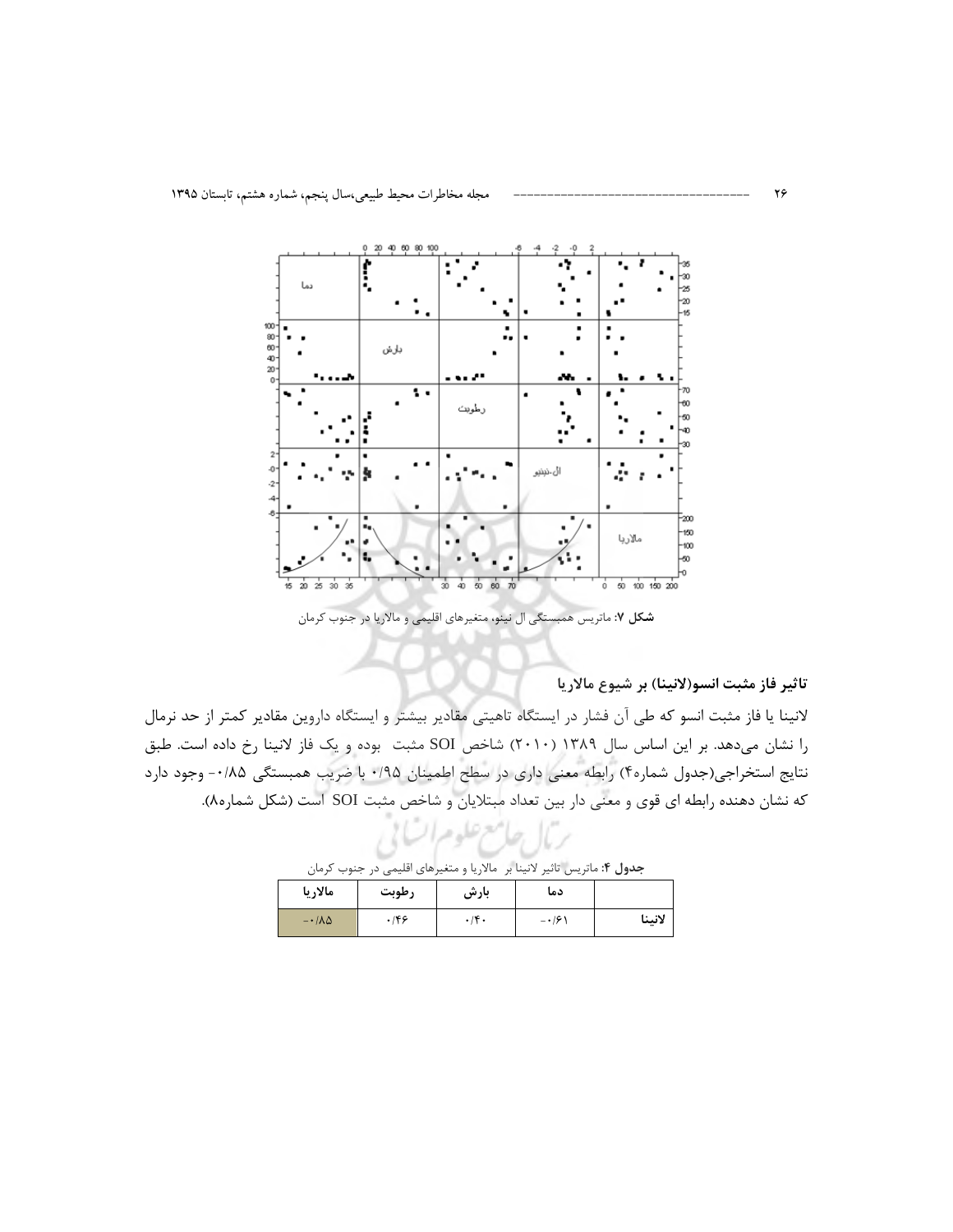

شکل ۸: ماتریس همبستگی لانینا، متغیرهای اقلیمی و مالاریا در جنوب کرمان

## نتيجه گيري

مالاریا یکی از بیماری های آندمیک جنوب استان کرمان محسوب میشود. در پژوهش حاضر تاثیر عناصر اقلیمی و شاخص انسو بر شیوع بیماری مالاریا مورد بررسی قرار گرفت براساس نتایج حاصل از این پژوهش مشخص گردیدکه شیوع بیماری مالاریا در منطقه دارای فاز بندی زمانی است. به گونه ای که حداکثر شیوه بیماری مربوط به دو فصل بهار در ماه های فروردین،اردیبهشت ،خرداد و فصل پاییز در ماه های مهر و آبان هی باشد.علاوه بر آن نتایج نشان می دهد که شیوع بیماری به میزان زیادی تابعی از عناصراقلیمی دما،رطوبت و بارش است.به گونه ای که افزایش ماهانه دما تا ۵۸٪ (R2=0.58) تغييرات ماهانه تعداد مبتلايان مالاريا را توجيه مي نمايد. وجود رابطه مثبت فراواني مبتلایان مالاریا با فاز منفی انسو(ال نینو) با همبستگی۱۴۰و هچنین افزایش دما،کاهش رطوبتو بارش ماهانه ناشی از این پدیده اقیانوسی-جوی ال نینو نیز از دلایل عمده این افزایش شیوع بیماری مالاریا در این منطقه از کشور است. علاوه بر آن نتایج بیانگر کاهش معنی دار مبتلایان به بیماری مالاریا در فاز ال نینو با ضریب همبستگی ۰/۸۵- است. با توجه به دوره تناوب پدیده انسو و تکرار پذیری ۲ الی ۷ ساله آن و تاثیرات آن بر دما و بارش می توان نسبت به تهیه و تنظیم برنامه های کنترل بیماری اقدام نمود.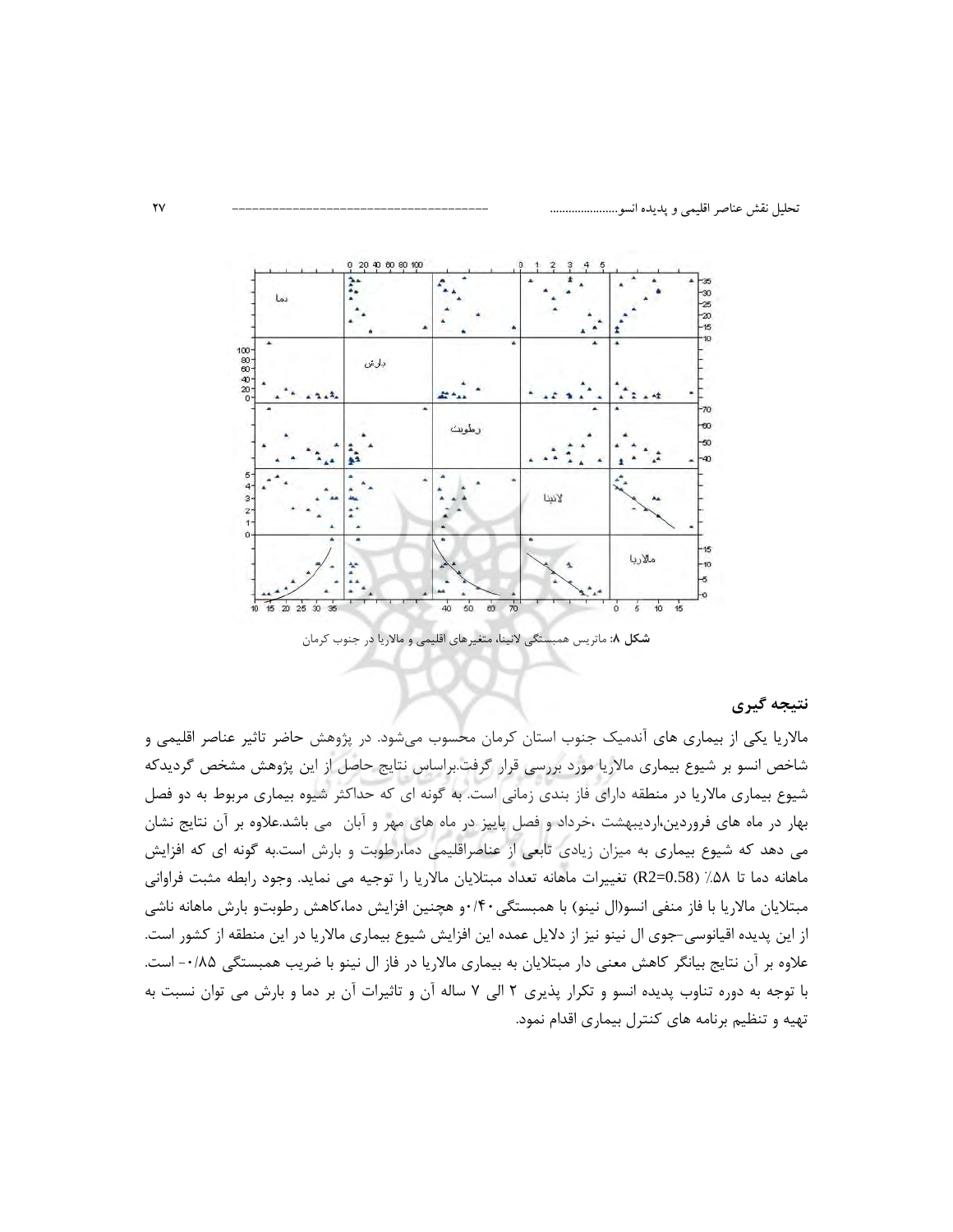#### منابع

٢٨

احمديان مرج، ابوالفضل؛ محمدرضا مباشري؛ محمد جواد ولدان زوج؛ يوسف رضايي؛ محمدرضا عبائي(١٣٨٧)؛ تعيين مناطق با ريسك .<br>بالای شیوع مالاریا با استفاده از شاخصهای ماهوارهای و زمینی؛ همایش ژئوماتیک و چهارمین همایش یکسانسازی نامهای جغرافیایی؛ سازمان نقشه برداری کشور؛ صص ۱۱-۱.

احمديان مرج، ابوالفضل(١٣٨۶)، ارائه الكوريتم مناسب جهت تعيين مناطق با پتانسيل شيوع مالاريا با استفاده از تصاوير ماهواره اي، پايان نامه كارشناسي ارشد، دانشگاه صنعتي خواجه نصيرالدين طوسي.

حلیمی، منصور؛ مهدی دلاوری؛ اشرف تخت اردشیر(۱۳۹۱)؛ شرایط اقلیمی شیوع بیماری مالاریا در ایران با استفاده از سامانه اطلاعات جغرافيايي؛ مجله دانشكده بهداشت و انستيتو تحقيقات بهداشتي؛ شماره ٣؛ صص ۴١-۵۲.

خسروی، محمود، ۱۳۸۳، بررسی اثر الگوهای دور پیوند بر خشکسالی های فراگیر زمستانه استان سیستان و بلوچستان، فصل نامه جغرافیا و توسعه ناحیه ای، شماره ۴.

سلیمانیفرد، سیمین دخت؛ مجتبی اکبری؛ مرتضی ثابت قد<mark>م؛ صدیقه صابری(۱۳۹۰)</mark>؛ وضعیت بیماری مالاریا در اصفهان در سالهای ۸۸-۸۴؛ مجله دانشکده پزشکی اصفهان؛ سال ۲۹؛ شماره ۱۳۲؛ صص ۲۷۳-۲۸۰.

صائبی، اسماعیل(۱۳۸۴)، بیماری های انگلی در ایران(تک پاختگان)، انتشارات آبیز، ص ۳۳۵.

طاوسی، تقی؛ محمود خسروی؛ نسرین حسین آبادی(۱۳۹۲)؛ نقش سامانه موسمی در تشدید بیماری مالاریا در جنوب سیستان و بلوچستان با تاکید بر چابهار؛ جغرافیا و مخاطرات محیطی؛ سال هفتم؛ شماره ۳؛ صص ۱۹-۳۴.

مظفری، غلامعلی؛ علی هاشمی؛ فرشاد صفر پور(۱۳۹۰)؛ تحلیل بیوکلیمایی شیوع بیماری مالاریا در شهر چابهار؛ فصلنامه علمی-پزوهشی فضای جغرافیایی؛ سال دوازدهم؛ شماره ۳۸؛ صص ۲۱-۳۲.

ولی پور، امیرعلی؛ علی اصغر آل شیخ؛ علیرضا قره گوزلو؛ میر مسعود خیرخواه(۱۳۹۰)؛ مدل سازی شیوع بیماری مالاریا با استفاده از سامانه اطلاعات مكاني(GIS) و فرايند تحليل سلسله مراتبي(AHP) (مطالعه موردي استان هرمزگان)؛ همايش ملي ژئوماتيک ٩٠.

Al-Jaser, M. H. (2006); "Studies on the Epidemiology of Malaria and Lieshmaniasis in Jizan Area, SAUDI ARABIA"; P 9. Basurko, C; Matthieu Hanf; René Han-Sze; Stéphanie Rogier; Philippe Hérit Claire Grenier; Michel Joubert; Mathieu Nacher; Bernard Carme(2011); Influence of Climate and River Level on The Incidence of Malaria in Cacao, French Guiana; pp: 1-7.

Bouma, M.J; van der Kaay, H.J(1994); Epidemic malaria in India and the El Ni no southern oscillation; Lancet 344; 1638— 1639.

Ceccato, P; Ghebremeskel, T; Malanding, J; Graves, P; Marc, L; Ghebreselassie, S(2007); Malaria Stratification, Climate, and Epidemic Early Warning in Eritrea; American Society of Tropical Medicine and Hygiene; pp. 61-68.

Mabaso, M. L. H. et.al (2007);"Historical review of malaria in southern Africa with emphasis on the use of indoor residual house spraying"; Trop. Med. Int. Health 9; pp 846-856.

Kilian, A. H. D. et.al (1999); "Rainfall pattern, El Niño and malaria in Uganda"; Trans. R. Soc. Trop. Med. Hyg. 93; pp 22-23.

Lindblade, K. A., et.al (1999); "Highland malaria in Uganda prospective analysis of an epidemic associated with El Ni no"; Trans. R. Soc. Trop. Med. Hyg. 93; pp 480-487.

Poveda, G. (2001); "Coupling between annual and ENSO timescales in the malariaclimate association in Colombia"; Environ. Health Perspect; 109; pp489-493.

Richard, Y; Roucou, P; Trzaska, S(2000); Modification of the southern African rainfall variability/ENSO relationship since the late1960s; Clim. Dynam; 16; 883-895.

Srinivasulu, N; Gandhi, B; Naik, R; Daravath, S(2013); Influence of Climate Change on Malaria Incidence in Mahaboobnagar District of Andhra Pradesh, India; international journal of current microbiology and applid sciences; ISSN: 2319-7706 Volume 2 Number 5 (2013) pp. 256-266.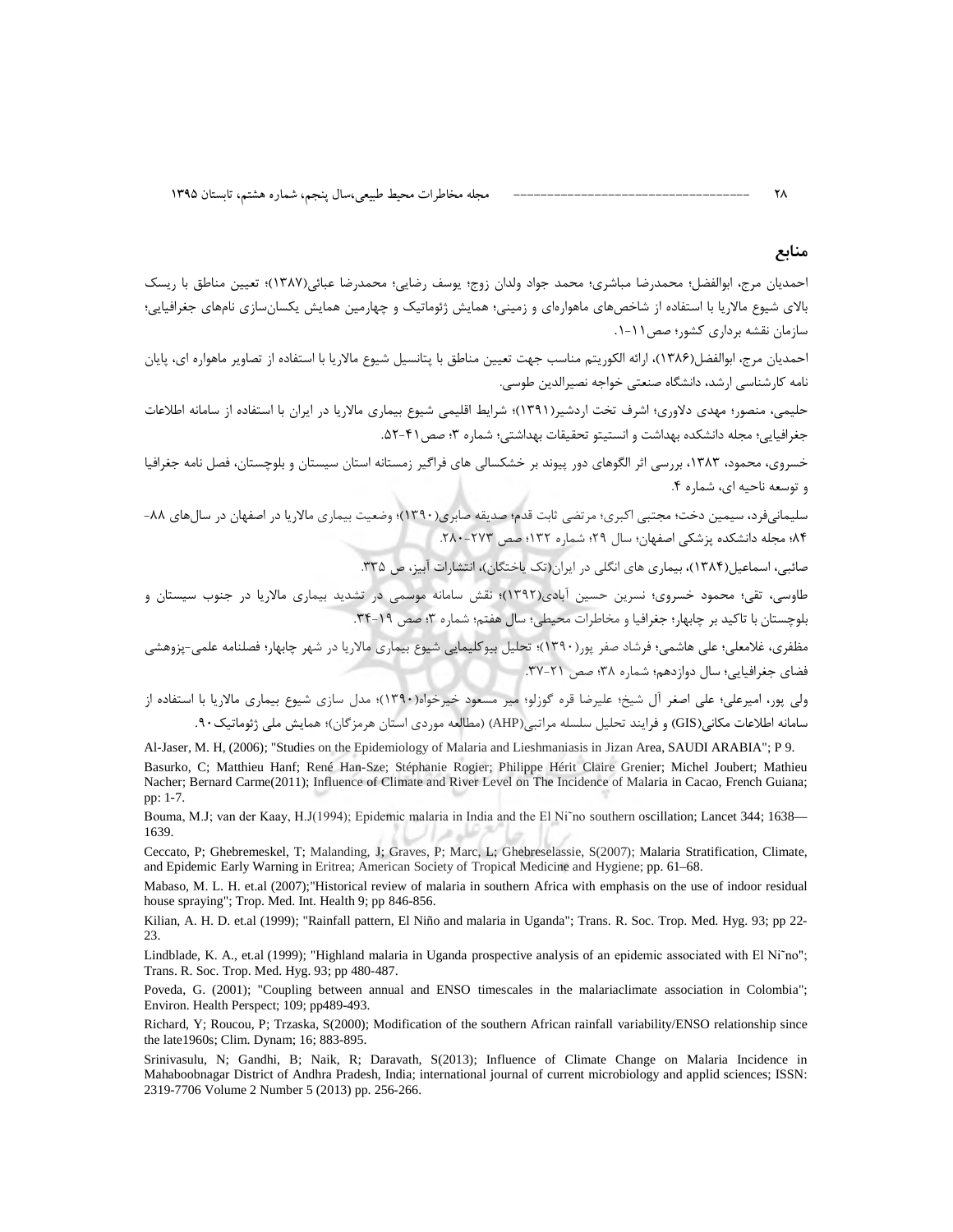Yewhalaw, D; Getachew, Y; Tushune, K; Kifle, M; Kassahun, W; Duchateau, L; Speybroeck, N(2013). The effect of dams and seasons on malaria incidence and anopheles abundance in Ethiopia, BMC Infectious Diseases 2013; 13:161.

http://www.biomedcentral.com/1471-2334/13/161.

Zhang, Y et.al (2010); "Meteorological variables and malaria in a Chinese temperate city: Twenty–year time-series data analysis"; Environmental International; 36; pp 439-445.

22- Martens, W.J.M., Niessen, L.W., Rotmans, J., Jetten, T.H. and McMichael, A.J.,

(1995), Potential Impact of Global Climate Change on Malaria Risk. Environmental

Health Perspectives, 103, pp. 458-464.

23- Pampana,E.A.,(1969),Textbook of Malaria Eradication. London:Oxford University Press.

Kiladis GN and Diaz HF (1989) Global climatic anomalies associated with extremes of the Southern Oscillation.Journal of Climate, 2, 1069–1090.

IPCC (1996) Climate change 1995. The Science of Climate Change. Contribution of Working Group I to the Second assessment report of the Intergovernmental Panel on Climate Change. Cambridge University Press, New York.